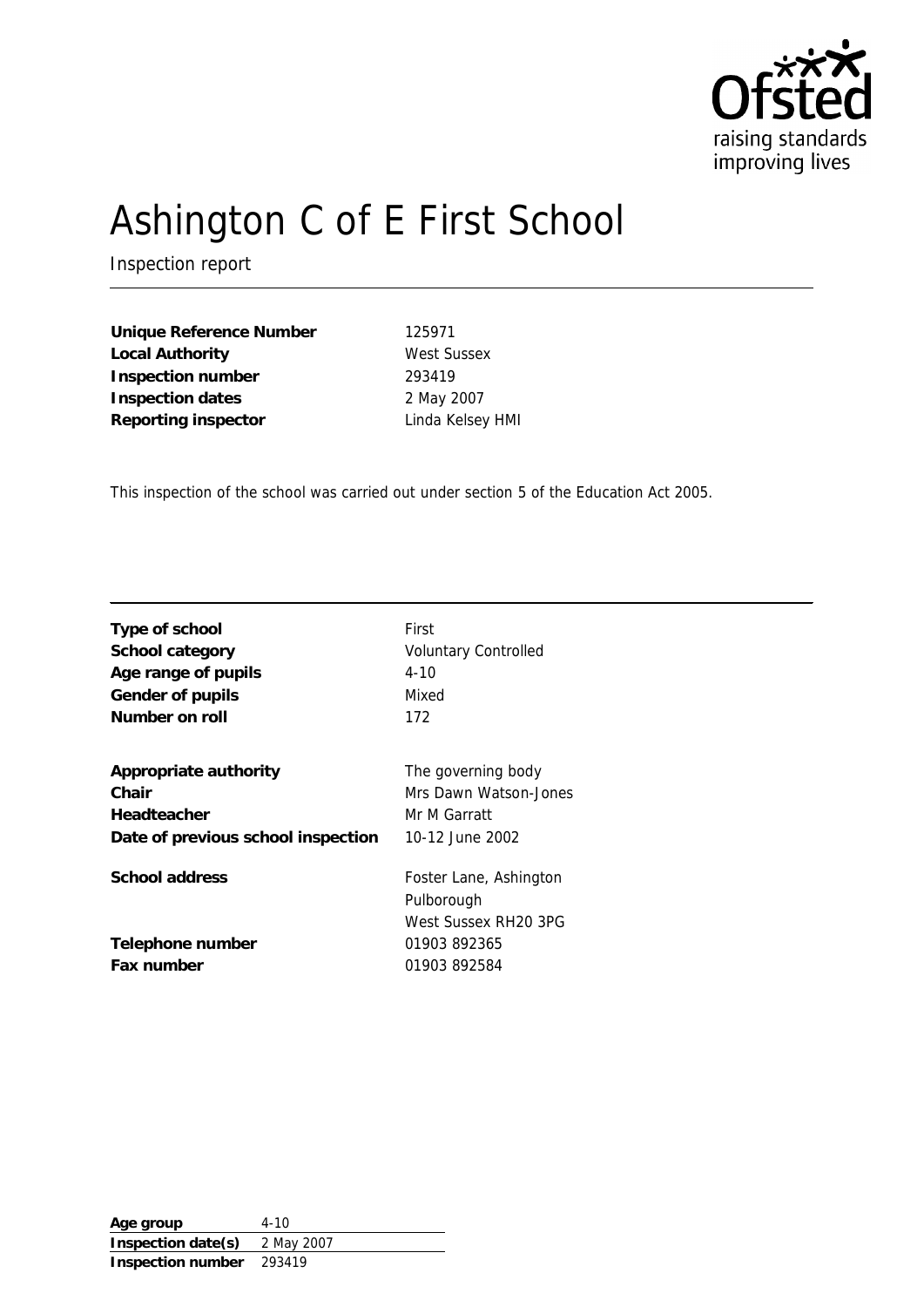© Crown copyright 2007

#### Website: www.ofsted.gov.uk

This document may be reproduced in whole or in part for non-commercial educational purposes, provided that the information quoted is reproduced without adaptation and the source and date of publication are stated.

Further copies of this report are obtainable from the school. Under the Education Act 2005, the school must provide a copy of this report free of charge to certain categories of people. A charge not exceeding the full cost of reproduction may be made for any other copies supplied.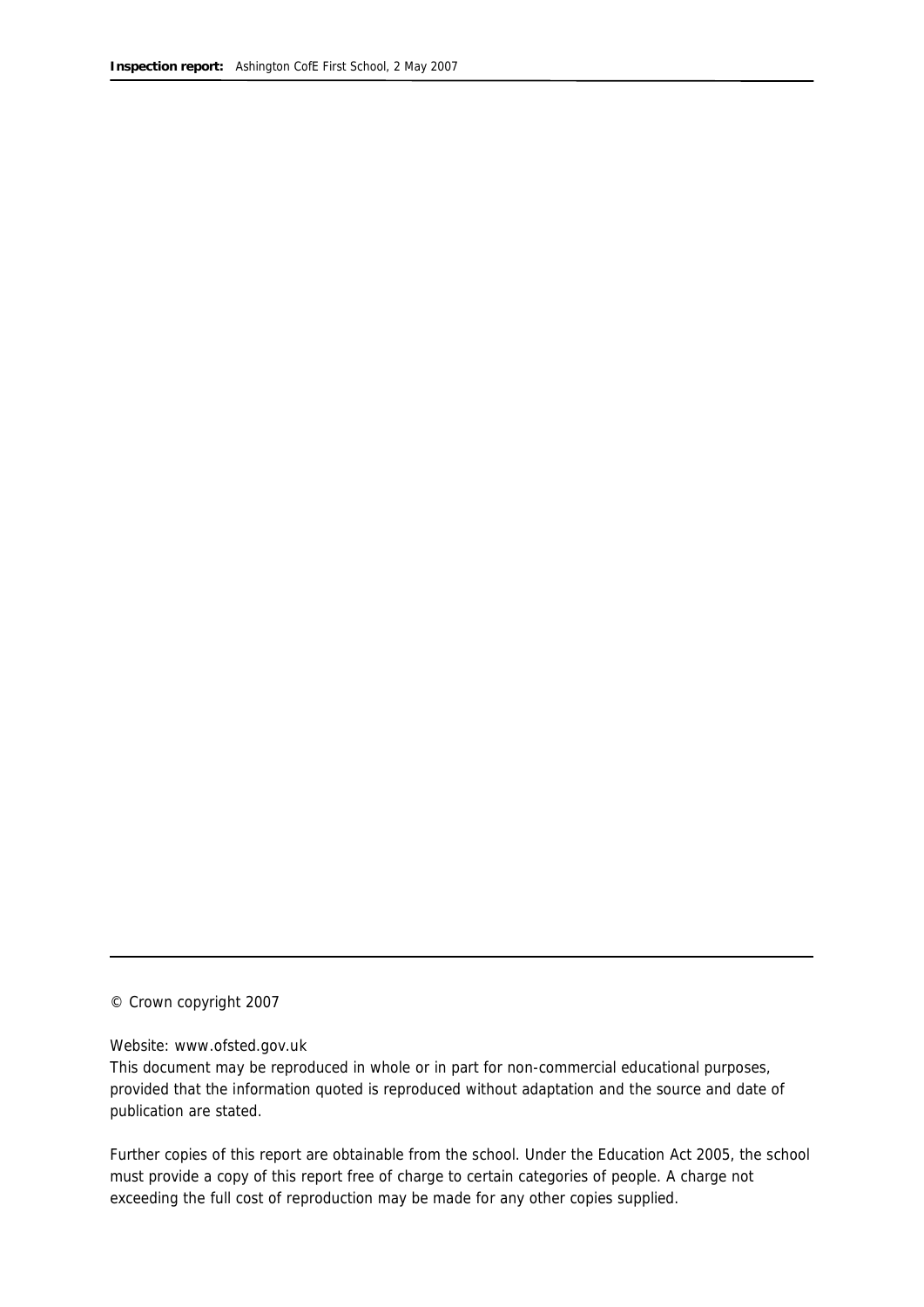# **Introduction**

The inspection was carried out by one of Her Majesty's Inspectors. The inspector evaluated overall effectiveness and investigated the following issues: achievement and standards, personal development and well-being, the quality of provision and leadership and management. Evidence was gathered from: observations of teaching, reviewing documentation, analysing questionnaires returned from parents, holding discussions with senior staff and governors and talking to pupils at the school.

# **Description of the school**

The school serves a rural commuter village south of Horsham. It has doubled in size in the last eight years and is now housed in a new building. A new headteacher was appointed three years ago after the last inspection and new members of staff have been appointed to the school including two newly-qualified teachers this year. The numbers of children with learning difficulties or disabilities is low, as is the number who receive free school meals. At the time of the last inspection, the school had weaknesses in foundation subjects, subject leadership and assessment practices.

### **Key for inspection grades**

| Grade 1 | Outstanding  |
|---------|--------------|
| Grade 2 | Good         |
| Grade 3 | Satisfactory |
| Grade 4 | Inadequate   |
|         |              |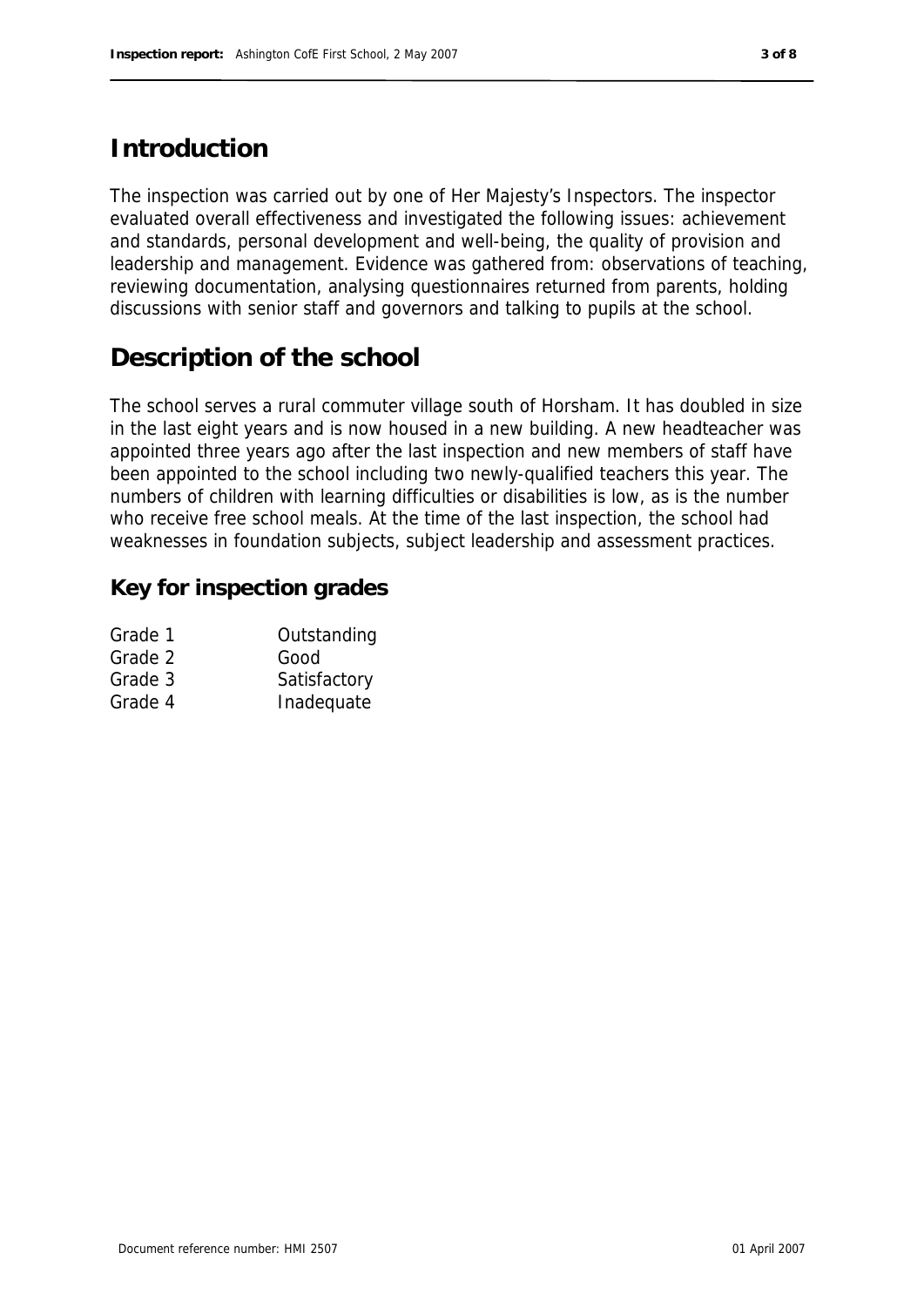### and has appropriately focused on developing the quality of teaching. There has been

The curriculum is outstanding. It is rich and diverse and covers many interesting and lively topics. Pupils' work displays this exciting high quality curriculum and it is celebrated around the school and in class folders. The outside areas are excellent and developed to extend and enhance the learning environment. Pupils are excited by the new wildlife area, their extensive grounds and how these will improve. Pupils spoke enthusiastically about many subjects, explaining what they had learnt in design and technology, science, art, mathematics and English. Many of them enjoy learning French, which has been introduced to the whole school this year. The

# **Overall effectiveness of the school Grade: 2**

This is an effective school where leadership and management are outstanding and the right priorities have been identified for further improvement. The school has rightly addressed the key priorities for development in its very good self-evaluation.

Pupils achieve well. Children enter the school with above average standards and, because of the outstanding provision and teaching in the Foundation Stage, make particularly good progress in social development and basic skills. At the end of Key Stage 1, standards are high and by the time they leave in Year 5, they are very well prepared, both personally and academically, for the next school. Pupils are very confident, articulate, and able to voice their views, having experienced an exciting and vibrant curriculum which includes music and French. The pupils' rate of progress has greatly improved, particularly during the last two years, and many pupils are now working well above the levels expected of them.

Pupils' personal, spiritual, moral, social and cultural development is outstanding. They have a very good understanding of their own feelings and those of others, so much so that the school is a truly harmonious and happy environment. This is supported by the strong Christian ethos around the school. Pupils speak enthusiastically about their time in class and outside. Serving on the school council is taken seriously and pupils clearly enjoy this privilege and its contribution to the school's management. Pupils really enjoy assemblies, times of worship, lessons and the range of subjects that they study. Pupils show great appreciation of what they countries. Pupils know very well how to keep safe and healthy but do not always act

have at the school, whilst still caring for the needs of others less fortunate in other on their knowledge to eat the healthiest food at lunch time. Teaching is good overall and there are elements of excellent practice at the top end of the school and in the Foundation Stage. All teachers monitor pupils' progress well and generally use this information to ensure that lessons are planned so that they meet the needs of all the children. Subject knowledge is good and teaching assistants are very well deployed. Support for pupils with learning difficulties is excellent. These pupils make very good progress through the school. Where teaching

is not of this high standard, teachers have not planned sufficiently challenging tasks and at times, some pupils became bored by the activities. This happens in classes where teachers are less experienced. The school is aware of this relative weakness

some success, although there is still some way to go.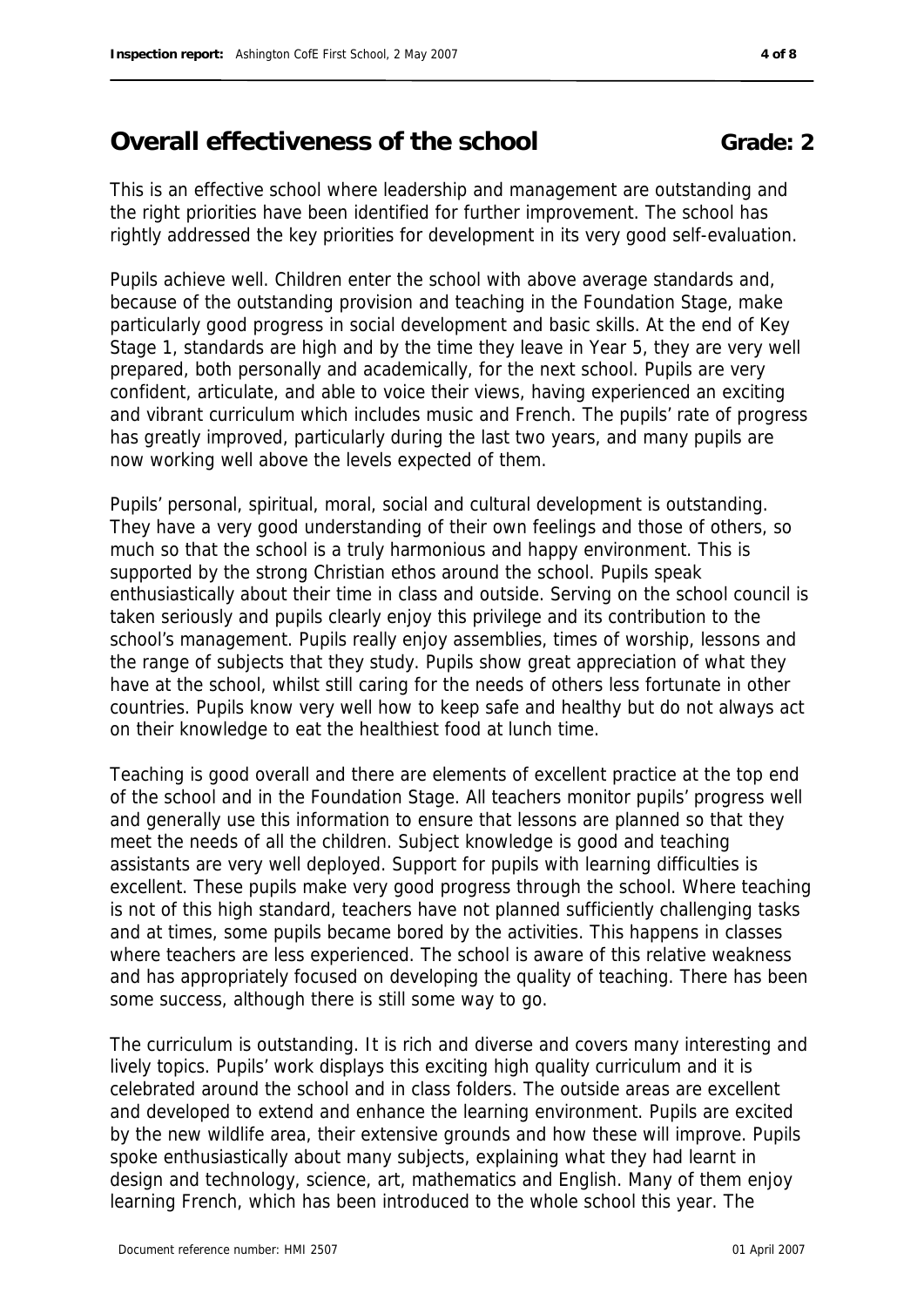teaching of music has greatly improved and many pupils play instruments; all are members of the choir. This diverse curriculum ensures that they are very well prepared for their future lives.

Care, guidance and support are outstanding. Arrangements are in place to safeguard pupils and to ensure they get the right information and support. Pupils are well informed and prepared for the transition to their future schools. There are good links with parents, carers and outside agencies and the children most at risk are well supported through robust monitoring procedures overseen by the special educational needs coordinator.

Leadership and management are outstanding and are clearly focused on raising standards and achievement. Since the headteacher's appointment, there have been noticeable improvements in English, mathematics, music, French and the learning environment. These achievements are recognised by the governing body and although there is more to do to raise the profile of teaching, there is no complacency about the tasks ahead. The school has excellent resources and a new and attractive school building, and these are all well used to enhance pupils' learning. This all leads to an excellent capacity for improvement.

### **What the school should do to improve further**

 raise the quality of all the teaching and learning to the level of the very best to ensure that all pupils are consistently challenged through each year group.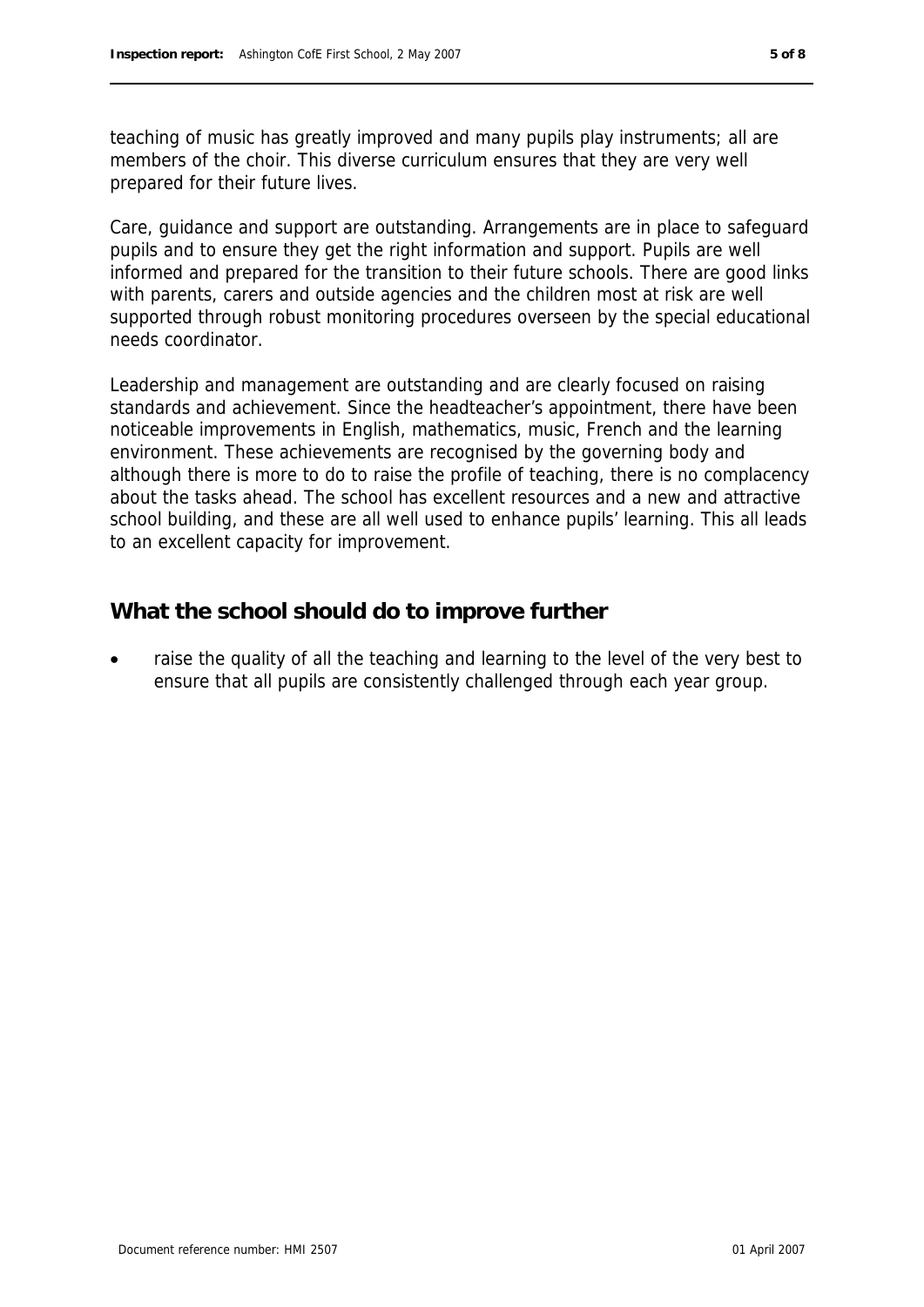**Any complaints about the inspection or the report should be made following the procedures set out in the guidance** 

**'Complaining about inspections', which is available from**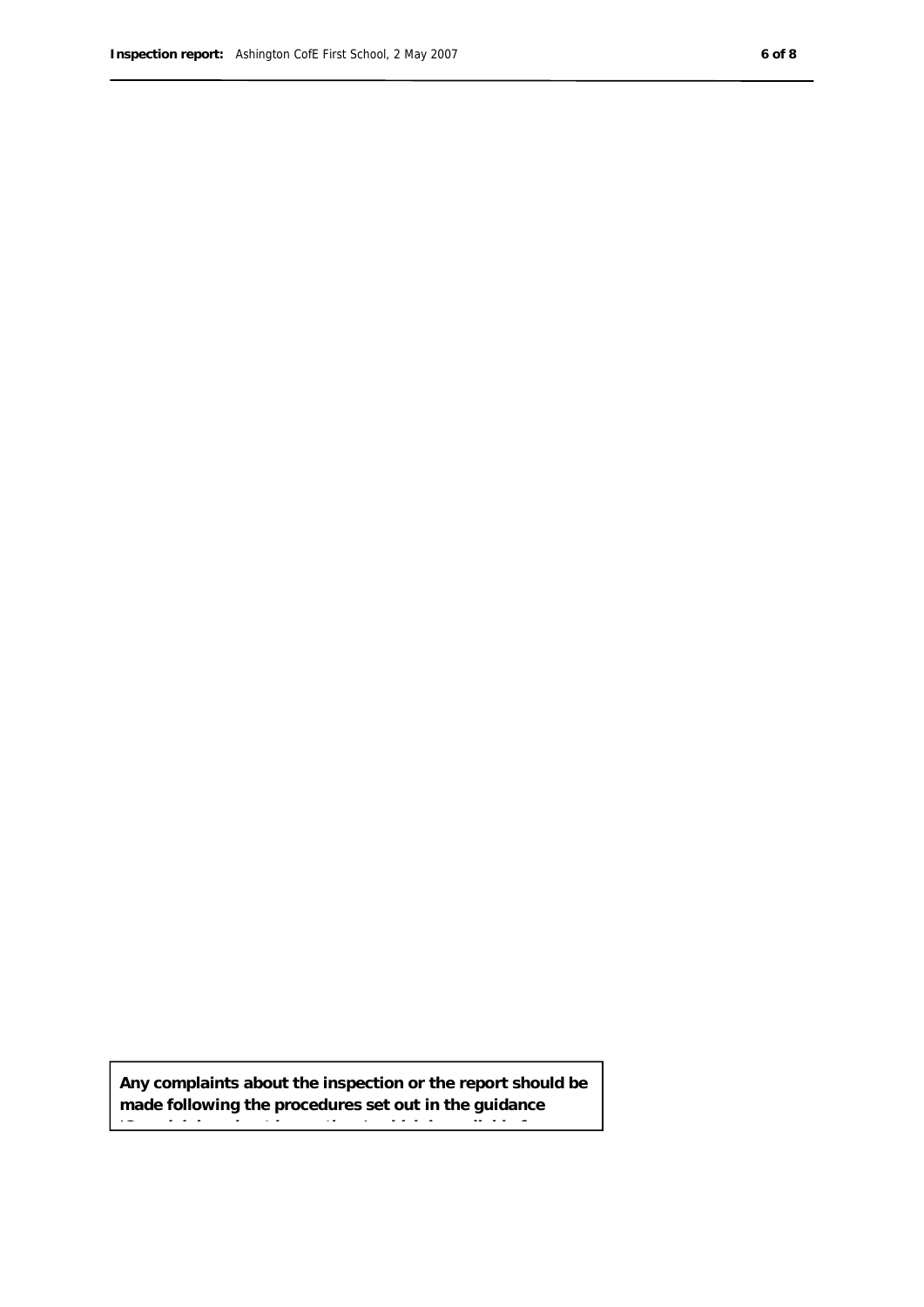# **Inspection judgements**

| School<br>Key to judgements: grade 1 is outstanding, grade 2 good, grade 3<br>Overall<br>satisfactory, and grade 4 inadequate. |  |
|--------------------------------------------------------------------------------------------------------------------------------|--|
|--------------------------------------------------------------------------------------------------------------------------------|--|

# **Overall effectiveness**

| How effective, efficient and inclusive is the provision of education,<br>integrated care and any extended services in meeting the needs of<br>learners? | 2 |
|---------------------------------------------------------------------------------------------------------------------------------------------------------|---|
| The quality and standards in the Foundation Stage                                                                                                       |   |
| The capacity to make any necessary improvements                                                                                                         |   |

# **Achievement and standards**

| How well do learners achieve?      |  |
|------------------------------------|--|
| The standards' reached by learners |  |

# **Personal development and well-being**

| How good is the overall personal development and well-being of the<br>learners? |  |
|---------------------------------------------------------------------------------|--|
| The extent of learners' spiritual, moral, social and cultural development       |  |
| How well learners enjoy their education                                         |  |
| The extent to which learners adopt safe practices                               |  |
| The extent to which learners adopt healthy lifestyles                           |  |
| The extent to which learners make a positive contribution to the community      |  |
| How well learners develop workplace and other skills that will contribute to    |  |
| their future economic well-being                                                |  |

# **The quality of provision**

| How effective are teaching and learning in meeting the full range of<br>learners' needs?              |  |
|-------------------------------------------------------------------------------------------------------|--|
| How well do the curriculum and other activities meet the range of<br>needs and interests of learners? |  |
| How well are learners cared for, guided and supported?                                                |  |

# **Leadership and management**

| How effective are leadership and management in raising<br>achievement and supporting all learners? |           |
|----------------------------------------------------------------------------------------------------|-----------|
| Do procedures for safeguarding learners meet current government<br>requirements?                   |           |
| Does this school require special measures?                                                         | No        |
| Does this school require a notice to improve?                                                      | <b>Nc</b> |

 1 Grade 1 - Exceptionally and consistently high; Grade 2 - Generally above average with none

### **Annex A**

significantly below average; Grade 3 - Broadly average to below average; Grade 4 - Exceptionally low.